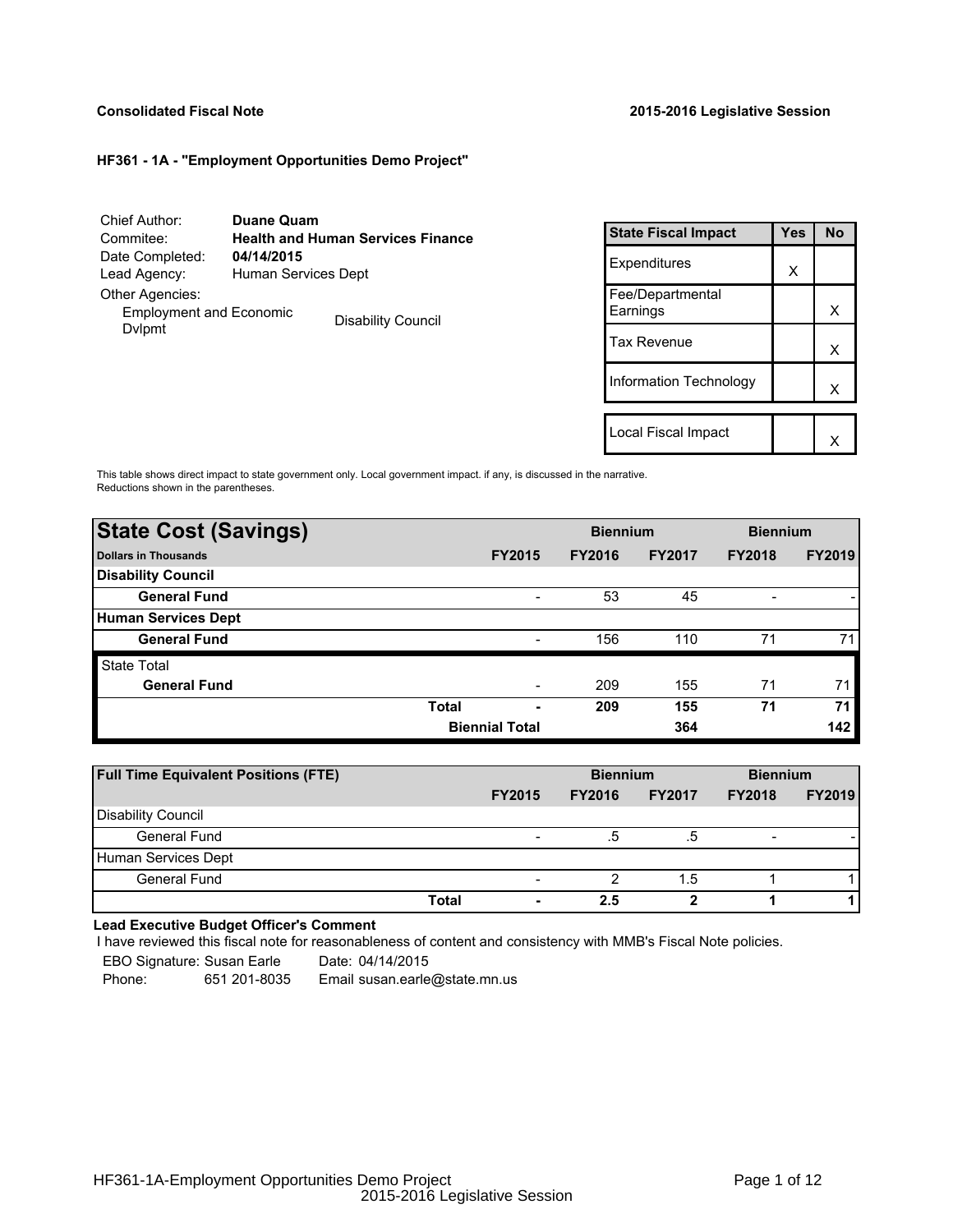This table shows direct impact to state government only. Local government impact, if any, is discussed in the narrative. Reductions are shown in parentheses.

\*Transfers In/Out and Absorbed Costs are only displayed when reported.

| State Cost (Savings) = 1-2                        |              |                          | <b>Biennium</b>          |                          | <b>Biennium</b>          |               |
|---------------------------------------------------|--------------|--------------------------|--------------------------|--------------------------|--------------------------|---------------|
| <b>Dollars in Thousands</b>                       |              | <b>FY2015</b>            | <b>FY2016</b>            | <b>FY2017</b>            | <b>FY2018</b>            | <b>FY2019</b> |
| <b>Disability Council</b>                         |              |                          |                          |                          |                          |               |
| <b>General Fund</b>                               |              | $\overline{\phantom{a}}$ | 53                       | 45                       | $\overline{\phantom{a}}$ |               |
| Human Services Dept                               |              |                          |                          |                          |                          |               |
| General Fund                                      |              | $\overline{\phantom{a}}$ | 156                      | 110                      | 71                       | 71            |
|                                                   | <b>Total</b> |                          | 209                      | 155                      | 71                       | 71            |
|                                                   |              | <b>Biennial Total</b>    |                          | 364                      |                          | 142           |
| 1 - Expenditures, Absorbed Costs*, Transfers Out* |              |                          |                          |                          |                          |               |
| <b>Disability Council</b>                         |              |                          |                          |                          |                          |               |
| <b>General Fund</b>                               |              | $\overline{\phantom{0}}$ | 53                       | 45                       | $\overline{\phantom{0}}$ |               |
| Human Services Dept                               |              |                          |                          |                          |                          |               |
| <b>General Fund</b>                               |              | $\overline{\phantom{a}}$ | 240                      | 170                      | 110                      | 110           |
|                                                   | <b>Total</b> |                          | 293                      | 215                      | 110                      | 110           |
|                                                   |              | <b>Biennial Total</b>    |                          | 508                      |                          | 220           |
| 2 - Revenues, Transfers In*                       |              |                          |                          |                          |                          |               |
| <b>Disability Council</b>                         |              |                          |                          |                          |                          |               |
| <b>General Fund</b>                               |              | $\overline{a}$           | $\overline{\phantom{a}}$ | $\overline{\phantom{a}}$ | -                        |               |
| Human Services Dept                               |              |                          |                          |                          |                          |               |
| General Fund                                      |              |                          | 84                       | 60                       | 39                       | 39            |
|                                                   | <b>Total</b> |                          | 84                       | 60                       | 39                       | 39            |
|                                                   |              | <b>Biennial Total</b>    |                          | 144                      |                          | 78            |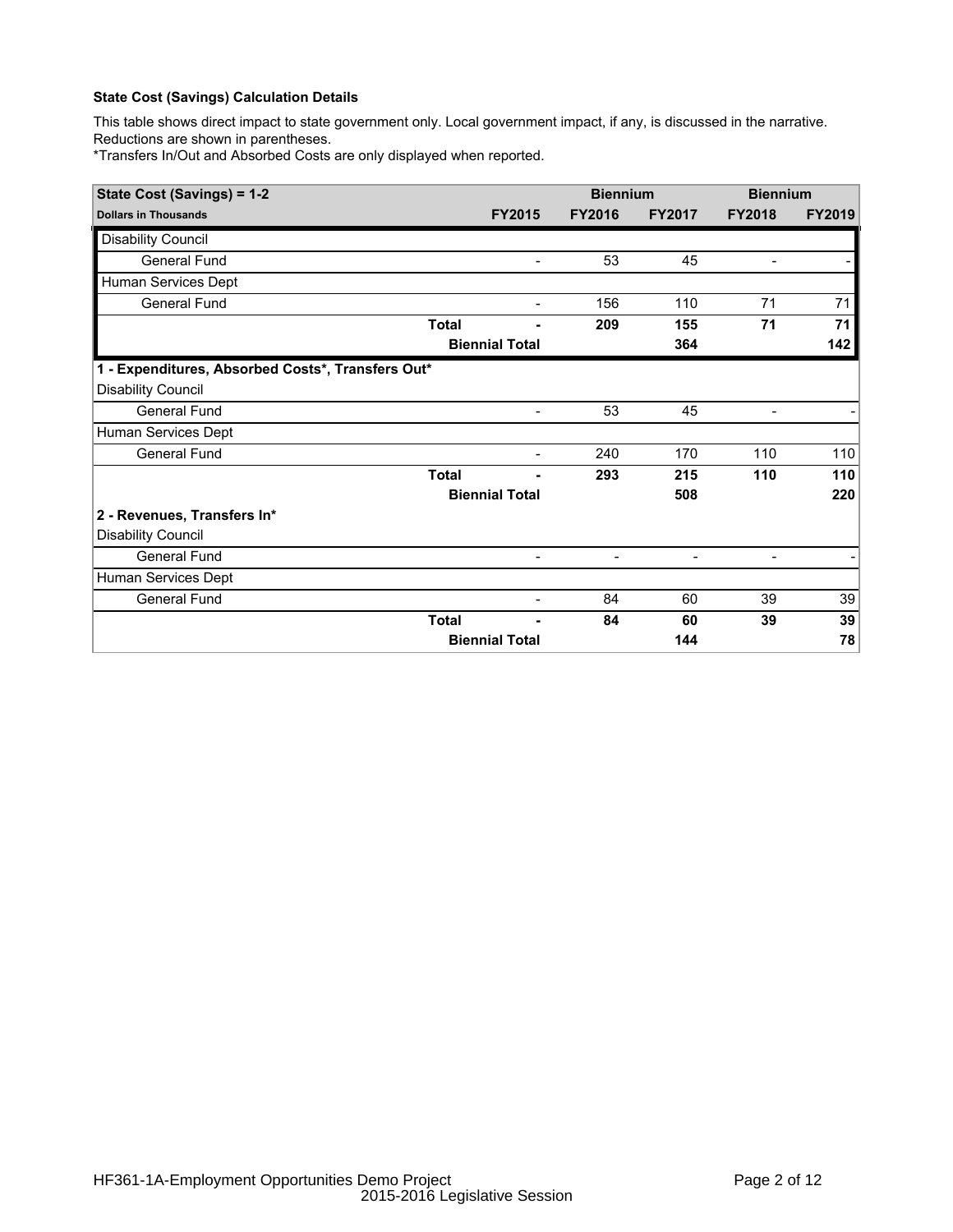### **Fiscal Note 2015-2016 Legislative Session**

**HF361 - 1A - "Employment Opportunities Demo Project"**

| Chief Author:              | <b>Duane Quam</b>                        |
|----------------------------|------------------------------------------|
| Commitee:                  | <b>Health and Human Services Finance</b> |
| Date Completed: 04/14/2015 |                                          |
| Agency:                    | <b>Employment and Economic Dvlpmt</b>    |

| <b>State Fiscal Impact</b>   | Yes | <b>No</b> |
|------------------------------|-----|-----------|
| Expenditures                 |     | x         |
| Fee/Departmental<br>Earnings |     | x         |
| <b>Tax Revenue</b>           |     | x         |
| Information Technology       |     | x         |
| Local Fiscal Impact          |     |           |

This table shows direct impact to state government only. Local government impact. if any, is discussed in the narrative. Reductions shown in the parentheses.

| <b>State Cost (Savings)</b> |                       | <b>Biennium</b> |                          | <b>Biennium</b>          |               |
|-----------------------------|-----------------------|-----------------|--------------------------|--------------------------|---------------|
| <b>Dollars in Thousands</b> | <b>FY2015</b>         | <b>FY2016</b>   | <b>FY2017</b>            | <b>FY2018</b>            | <b>FY2019</b> |
| Total                       | ۰                     | ۰               | $\overline{\phantom{0}}$ | $\overline{\phantom{0}}$ |               |
|                             | <b>Biennial Total</b> |                 | $\overline{\phantom{a}}$ |                          |               |
|                             |                       |                 |                          |                          |               |

| <b>Full Time Equivalent Positions (FTE)</b> |       |                          | <b>Biennium</b> |                          | <b>Biennium</b> |               |
|---------------------------------------------|-------|--------------------------|-----------------|--------------------------|-----------------|---------------|
|                                             |       | <b>FY2015</b>            | <b>FY2016</b>   | <b>FY2017</b>            | <b>FY2018</b>   | <b>FY2019</b> |
|                                             | Total | $\overline{\phantom{a}}$ | $\sim$          | $\overline{\phantom{a}}$ | $\sim$          |               |

## **Executive Budget Officer's Comment**

I have reviewed this fiscal note for reasonableness of content and consistency with MMB's Fiscal Note policies.

EBO Signature: Elisabeth Hammer Date: 4/7/2015 1:47:17 PM Phone: 651 201-8022 Email elisabeth.hammer@state.mn.us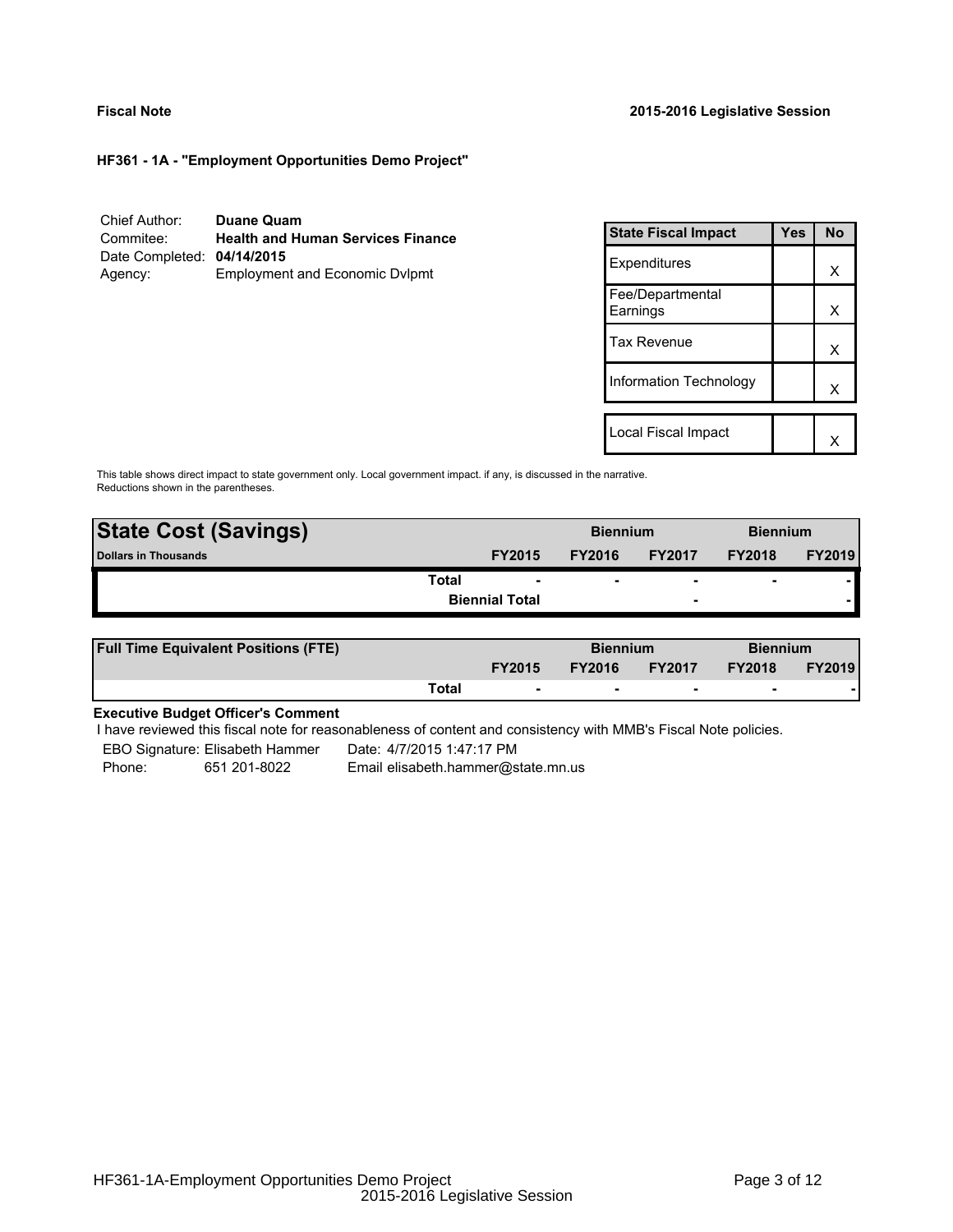This table shows direct impact to state government only. Local government impact, if any, is discussed in the narrative. Reductions are shown in parentheses.

\*Transfers In/Out and Absorbed Costs are only displayed when reported.

| State Cost (Savings) = 1-2                        |                       | <b>Biennium</b>               |               | <b>Biennium</b> |               |
|---------------------------------------------------|-----------------------|-------------------------------|---------------|-----------------|---------------|
| <b>Dollars in Thousands</b>                       | <b>FY2015</b>         | <b>FY2016</b>                 | <b>FY2017</b> | <b>FY2018</b>   | <b>FY2019</b> |
| <b>Total</b>                                      |                       | -<br>۰                        |               |                 |               |
|                                                   | <b>Biennial Total</b> |                               | ٠             |                 |               |
| 1 - Expenditures, Absorbed Costs*, Transfers Out* |                       |                               |               |                 |               |
| <b>Total</b>                                      |                       | ۰                             | -             |                 |               |
|                                                   | <b>Biennial Total</b> |                               | ۰             |                 |               |
| 2 - Revenues, Transfers In*                       |                       |                               |               |                 |               |
| <b>Total</b>                                      |                       | ٠<br>$\overline{\phantom{0}}$ | ٠             | ۰               |               |
|                                                   | <b>Biennial Total</b> |                               |               |                 |               |

#### **Bill Description**

This bill directs Department of Human Services (DHS) to develop and implement a pilot project designed to improve access to benefits counseling for persons with disabilities that are anticipating an increase in their earned income. DHS is required to consult with Department of Employment and Economic Development (DEED) and the State Council on Disability to identify potential project participants and when developing and implementing this pilot to ensure there is no duplication of services.

#### **Assumptions**

DEEDs responsibilities with this proposed bill are limited to a consultative role. It is assumed that this consultative role would be assigned to existing DEED staff and could be accomplished within the scope of that persons existing work responsibilities and work schedule. The recruitment of potential project participants would be accomplished via internal communication strategies including email and SharePoint notifications.

#### **Expenditure and/or Revenue Formula**

There is no financial impact to DEED

#### **Long-Term Fiscal Considerations**

N/A

**Local Fiscal Impact**

N/A

**References/Sources**

N/A

**Agency Contact:** Kim Peck

**Agency Fiscal Note Coordinator Signature:** Jacob Gaub **Date:** 4/7/2015 1:16:55 PM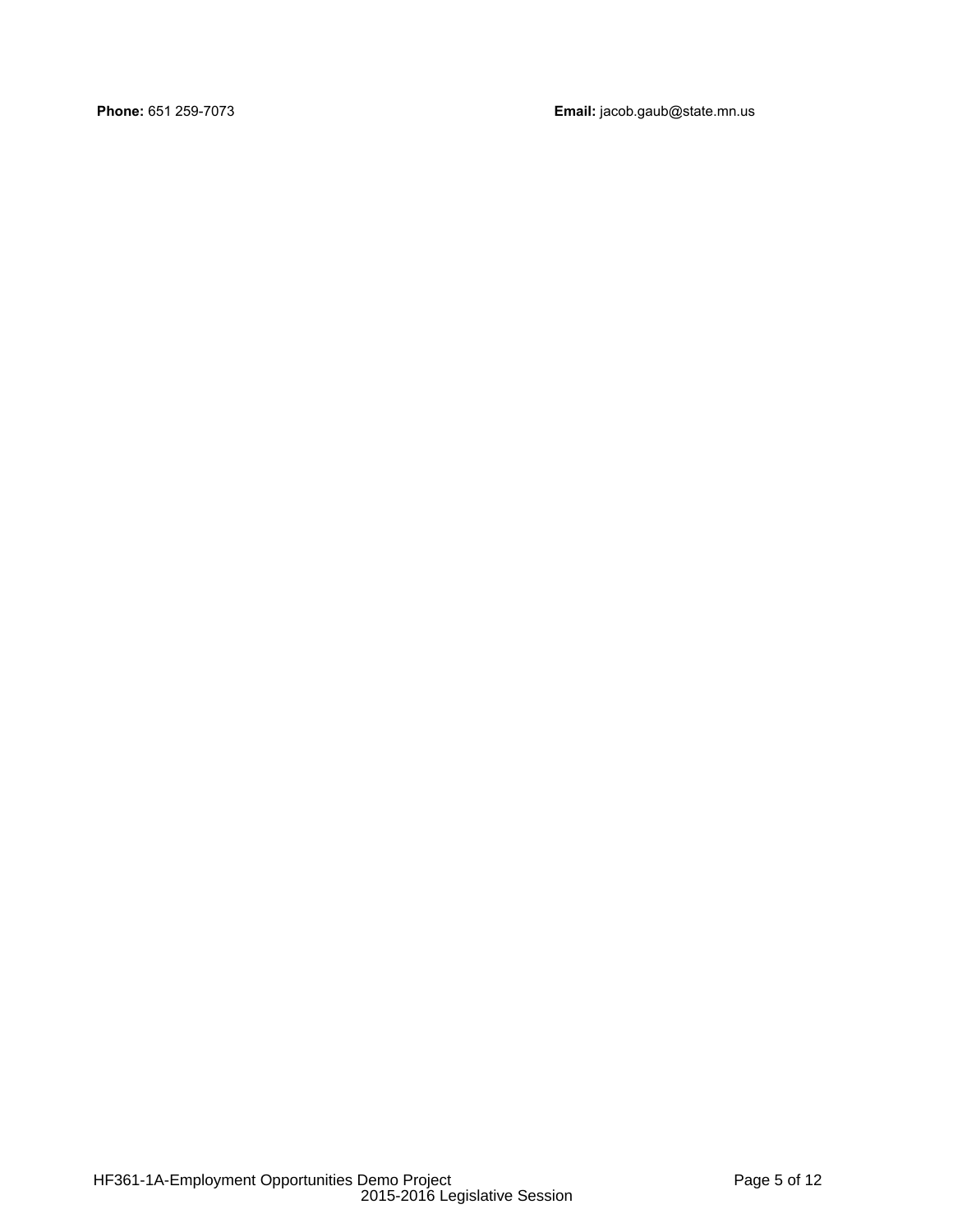### **Fiscal Note 2015-2016 Legislative Session**

**HF361 - 1A - "Employment Opportunities Demo Project"**

| Chief Author:              | <b>Duane Quam</b>                        |
|----------------------------|------------------------------------------|
| Commitee:                  | <b>Health and Human Services Finance</b> |
| Date Completed: 04/14/2015 |                                          |
| Agency:                    | Disability Council                       |

| <b>State Fiscal Impact</b>   | Yes | N٥ |
|------------------------------|-----|----|
| Expenditures                 | X   |    |
| Fee/Departmental<br>Earnings |     | x  |
| <b>Tax Revenue</b>           |     | x  |
| Information Technology       |     | x  |
|                              |     |    |
| Local Fiscal Impact          |     |    |

This table shows direct impact to state government only. Local government impact. if any, is discussed in the narrative. Reductions shown in the parentheses.

| <b>State Cost (Savings)</b> |                       | <b>Biennium</b>          |               |               | <b>Biennium</b>          |               |
|-----------------------------|-----------------------|--------------------------|---------------|---------------|--------------------------|---------------|
| <b>Dollars in Thousands</b> |                       | <b>FY2015</b>            | <b>FY2016</b> | <b>FY2017</b> | <b>FY2018</b>            | <b>FY2019</b> |
| <b>General Fund</b>         |                       |                          | 53            | 45            | $\overline{\phantom{0}}$ |               |
|                             | <b>Total</b>          | $\overline{\phantom{0}}$ | 53            | 45            |                          |               |
|                             | <b>Biennial Total</b> |                          |               | 98            |                          |               |
|                             |                       |                          |               |               |                          |               |

| <b>Full Time Equivalent Positions (FTE)</b> |       |                          | <b>Biennium</b> |               |                          | <b>Biennium</b> |  |
|---------------------------------------------|-------|--------------------------|-----------------|---------------|--------------------------|-----------------|--|
|                                             |       | <b>FY2015</b>            | <b>FY2016</b>   | <b>FY2017</b> | <b>FY2018</b>            | <b>FY2019</b>   |  |
| General Fund                                |       | $\overline{\phantom{0}}$ |                 |               | $\overline{\phantom{0}}$ |                 |  |
|                                             | Total | $\blacksquare$           |                 |               | $\overline{\phantom{a}}$ |                 |  |

# **Executive Budget Officer's Comment**

I have reviewed this fiscal note for reasonableness of content and consistency with MMB's Fiscal Note policies.

EBO Signature: Brian McLafferty Date: 4/11/2015 2:02:35 PM

Phone: 651 201-8037 Email Brian.McLafferty@state.mn.us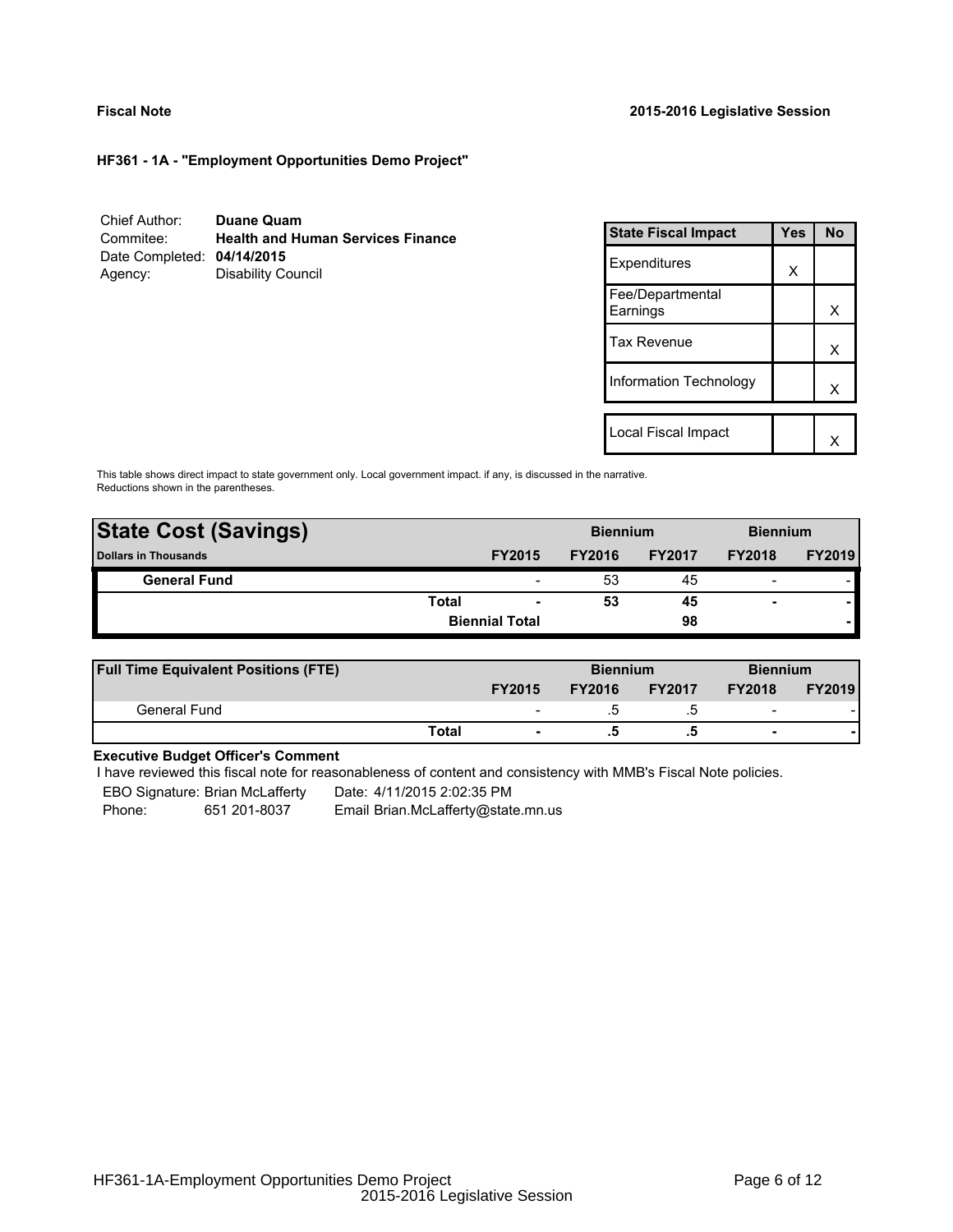This table shows direct impact to state government only. Local government impact, if any, is discussed in the narrative. Reductions are shown in parentheses.

\*Transfers In/Out and Absorbed Costs are only displayed when reported.

| State Cost (Savings) = 1-2                        |              |                       | <b>Biennium</b> |               | <b>Biennium</b> |               |
|---------------------------------------------------|--------------|-----------------------|-----------------|---------------|-----------------|---------------|
| <b>Dollars in Thousands</b>                       |              | <b>FY2015</b>         | <b>FY2016</b>   | <b>FY2017</b> | <b>FY2018</b>   | <b>FY2019</b> |
| General Fund                                      |              |                       | 53              | 45            |                 |               |
|                                                   | <b>Total</b> |                       | 53              | 45            |                 |               |
|                                                   |              | <b>Biennial Total</b> |                 | 98            |                 |               |
| 1 - Expenditures, Absorbed Costs*, Transfers Out* |              |                       |                 |               |                 |               |
| <b>General Fund</b>                               |              |                       | 53              | 45            |                 |               |
|                                                   | <b>Total</b> |                       | 53              | 45            |                 | ۰.            |
|                                                   |              | <b>Biennial Total</b> |                 | 98            |                 |               |
| 2 - Revenues, Transfers In*                       |              |                       |                 |               |                 |               |
| <b>General Fund</b>                               |              |                       |                 |               |                 |               |
|                                                   | <b>Total</b> |                       | ۰               |               | ۰               | ۰             |
|                                                   |              | <b>Biennial Total</b> |                 |               |                 |               |

#### **Bill Description**

Relating to human services; establishing a demonstration project to provide employment opportunities for persons with disabilities; requiring a report; appropriating money; proposing coding for new law in Minnesota Statutes, chapter 256C. According to subdivision 4, the Commissioner of Human Services shall consult with the Council on Disability (MSCOD) and the Commissioner of the Department of Employment and Economic Development (DEED) to identify potential project participants, develop and implement the demonstration project, and ensure that there are no duplications of services

## **Assumptions**

Currently there is no FTE at MSCOD with any knowledge or experience in the implementation of the demonstration project that this proposed legislation requires. MSCOD estimates that it would spend 1,040 hours (0.5 FTE) of staff time to fulfill the obligations of this bill. This estimate is based on the following assumptions:

Community engagement: 312 of hours spent on the phone with constituents answering questions and directing them to the appropriate resources. Included in this is also time spent at town hall forums, focus groups, and conference calls to promote and disseminate the demonstration project across Minnesota.

· Analysis of state and federal programs: 520 of hours to canvass DHS, DEED, and Federal programs and services. A full understanding of agency programs and how they relate to one another is necessary to identify potential project participants, develop and implement the demonstration project, and ensure that there are no duplications of services.

Work group meetings, interagency coordination, & administrative work: 208 hours to attend meetings and engage with partner agencies. Included in this time would be the administrative background work.

Due to resource constraints, MSCOD assumes that a new staff person would need to be hired to perform these functions.

MSCOD assumes that the new staff person would be hired at the level of a Customer Services Program Specialist 3 (provide annual salary) and would possess knowledge of and interaction with existing programs and services (e.g. Medical Assistance & Social Security Disability Insurance) at the State Federal level as well as knowledge of and relationships with disability organizations and the disability community.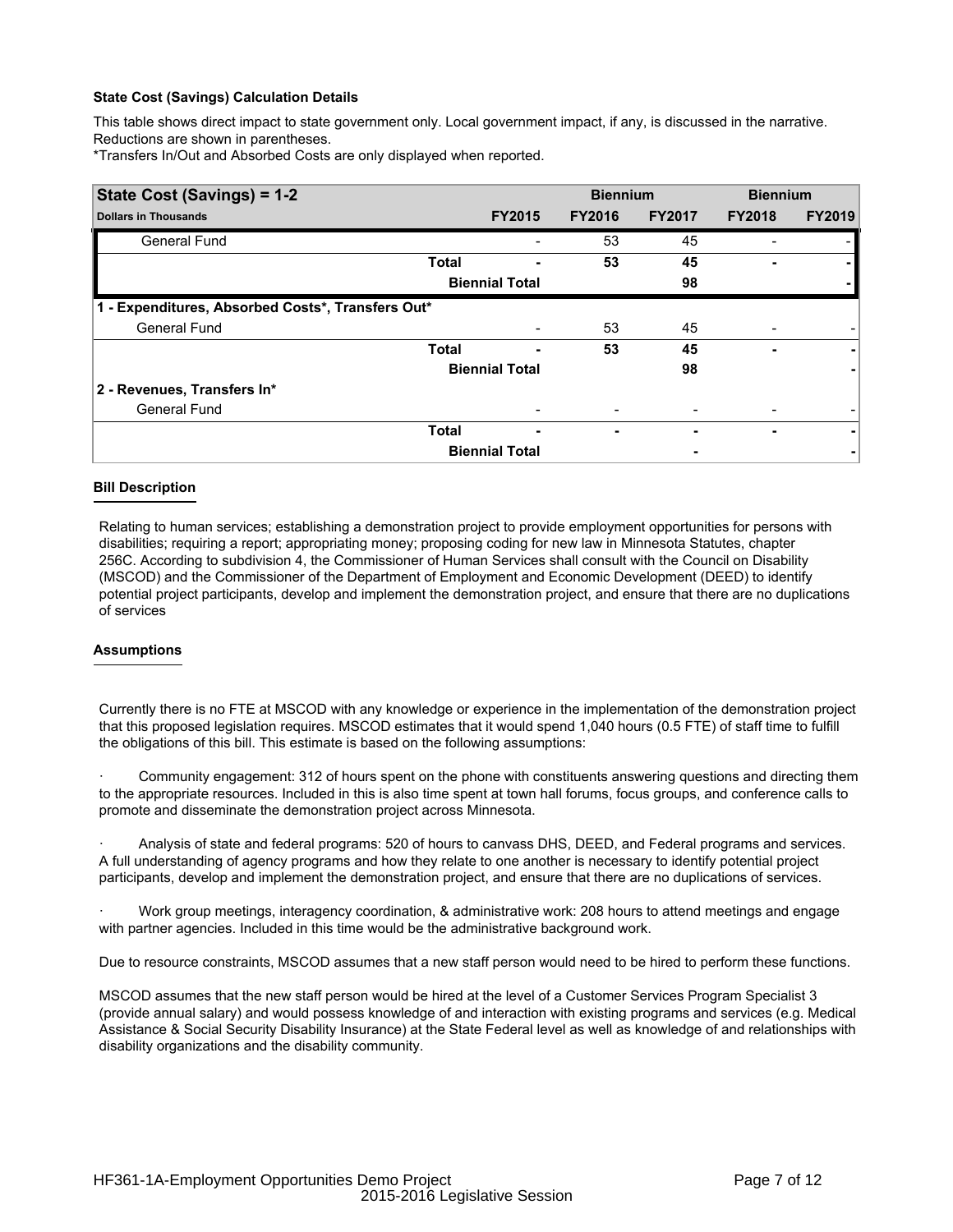## **Expenditure and/or Revenue Formula**

|                         | <b>FY16</b> | <b>FY17</b> |
|-------------------------|-------------|-------------|
| Salary/Fringe           | 39          | 39          |
| Rent                    |             |             |
| <b>Office Furniture</b> | h           |             |
| Computer/Equipment      |             |             |
| Communications/IT       |             |             |
| Supplies                |             |             |
| <b>Total</b>            | 53          | 45          |

## **Long-Term Fiscal Considerations**

None

## **Local Fiscal Impact**

None

# **References/Sources**

David Fenley - MSCOD - 361-7809

Linda Gremillion - MSCOD - 361-7805

**Agency Contact:** David Fenley 361-7809 or Linda Gremillion 361-7805

**Agency Fiscal Note Coordinator Signature:** Joan Willshire **Date:** 4/9/2015 3:42:37 PM

**Phone:** 651 296-1743 **Email:** Joan.Willshire@state.mn.us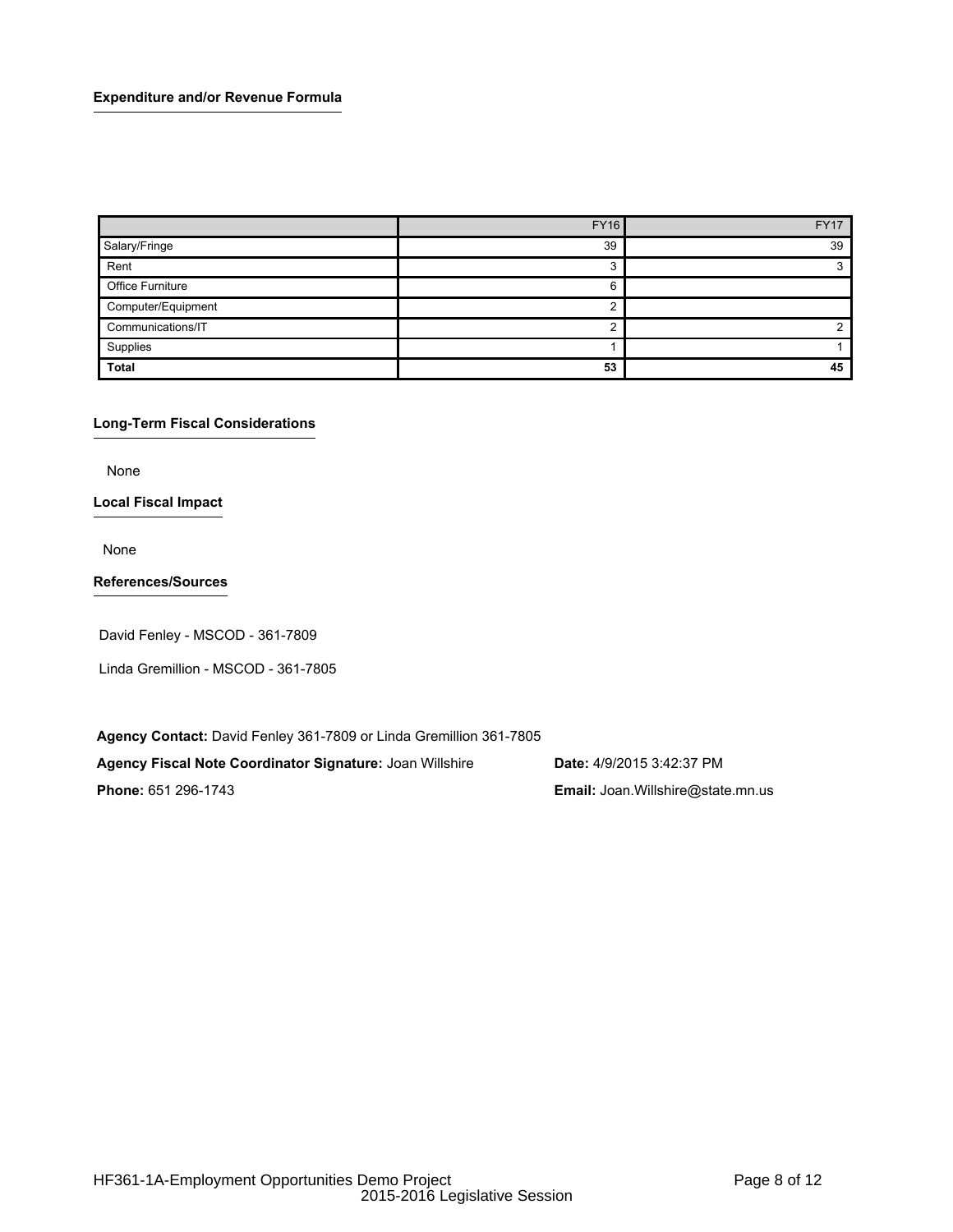**HF361 - 1A - "Employment Opportunities Demo Project"**

| Chief Author:              | <b>Duane Quam</b>                        |
|----------------------------|------------------------------------------|
| Commitee:                  | <b>Health and Human Services Finance</b> |
| Date Completed: 04/14/2015 |                                          |
| Agency:                    | Human Services Dept                      |

| <b>State Fiscal Impact</b>    | Yes | <b>No</b> |
|-------------------------------|-----|-----------|
| Expenditures                  | X   |           |
| Fee/Departmental<br>Earnings  |     | x         |
| <b>Tax Revenue</b>            |     | x         |
| <b>Information Technology</b> |     | x         |
|                               |     |           |
| Local Fiscal Impact           |     |           |

This table shows direct impact to state government only. Local government impact. if any, is discussed in the narrative. Reductions shown in the parentheses.

| <b>State Cost (Savings)</b> |                       |                          | <b>Biennium</b> |               | <b>Biennium</b> |               |
|-----------------------------|-----------------------|--------------------------|-----------------|---------------|-----------------|---------------|
| <b>Dollars in Thousands</b> |                       | <b>FY2015</b>            | <b>FY2016</b>   | <b>FY2017</b> | <b>FY2018</b>   | <b>FY2019</b> |
| <b>General Fund</b>         |                       | $\overline{\phantom{a}}$ | 156             | 110           |                 | 71            |
|                             | <b>Total</b>          | $\blacksquare$           | 156             | 110           | 71              | 71.           |
|                             | <b>Biennial Total</b> |                          |                 | 266           |                 | 142           |
|                             |                       |                          |                 |               |                 |               |

| <b>Full Time Equivalent Positions (FTE)</b> |       |                          | <b>Biennium</b> |               | <b>Biennium</b> |               |
|---------------------------------------------|-------|--------------------------|-----------------|---------------|-----------------|---------------|
|                                             |       | <b>FY2015</b>            | <b>FY2016</b>   | <b>FY2017</b> | <b>FY2018</b>   | <b>FY2019</b> |
| General Fund                                |       | $\overline{\phantom{0}}$ |                 |               |                 |               |
|                                             | Total | $\blacksquare$           |                 |               |                 |               |

# **Executive Budget Officer's Comment**

I have reviewed this fiscal note for reasonableness of content and consistency with MMB's Fiscal Note policies.

EBO Signature: Susan Earle Date: 4/14/2015 10:37:32 AM

Phone: 651 201-8035 Email susan.earle@state.mn.us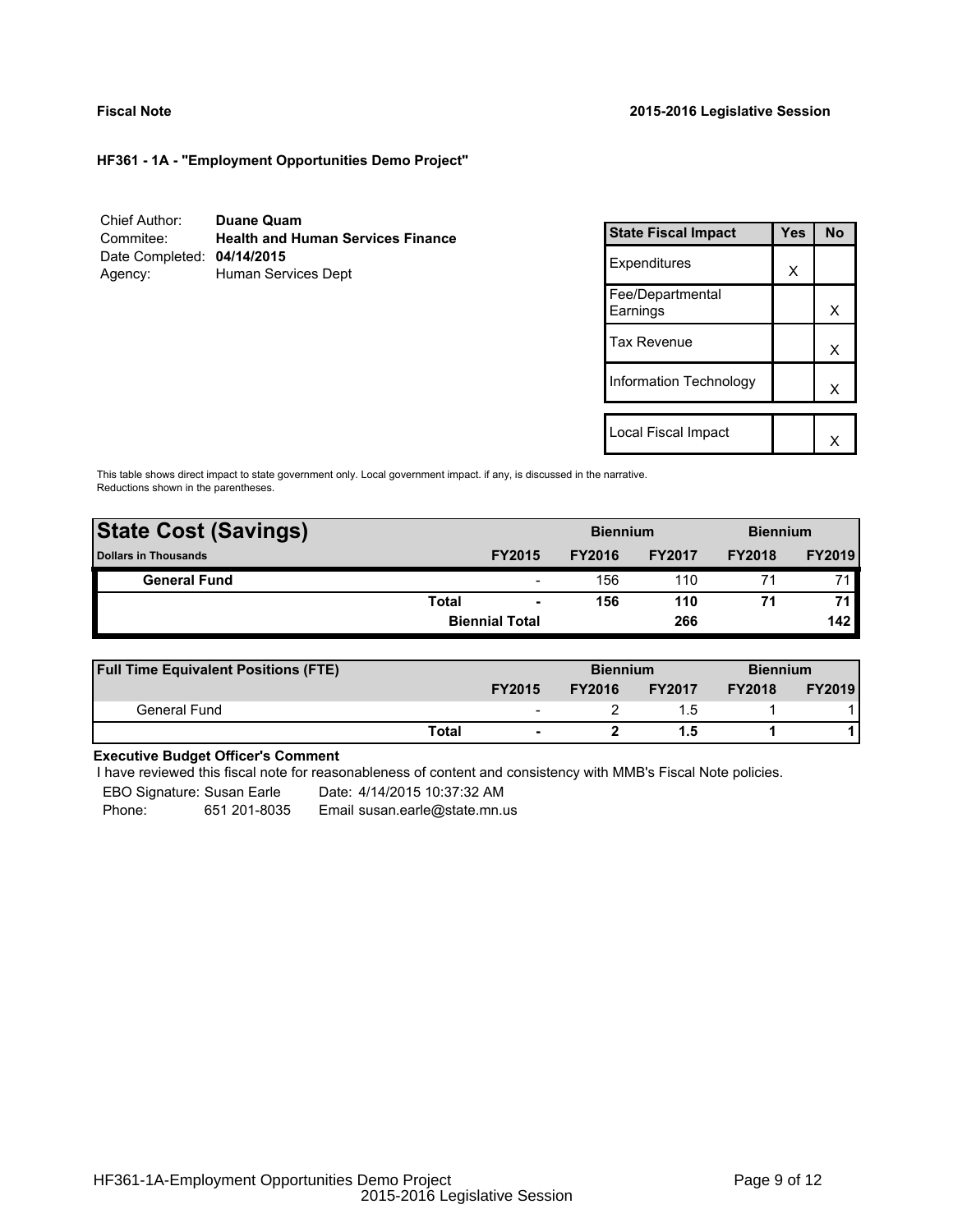This table shows direct impact to state government only. Local government impact, if any, is discussed in the narrative. Reductions are shown in parentheses.

\*Transfers In/Out and Absorbed Costs are only displayed when reported.

| State Cost (Savings) = 1-2                        |              |                          | <b>Biennium</b> |               | <b>Biennium</b> |               |
|---------------------------------------------------|--------------|--------------------------|-----------------|---------------|-----------------|---------------|
| <b>Dollars in Thousands</b>                       |              | <b>FY2015</b>            | <b>FY2016</b>   | <b>FY2017</b> | <b>FY2018</b>   | <b>FY2019</b> |
| <b>General Fund</b>                               |              |                          | 156             | 110           | 71              | 71            |
|                                                   | <b>Total</b> |                          | 156             | 110           | 71              | 71            |
|                                                   |              | <b>Biennial Total</b>    |                 | 266           |                 | 142           |
| 1 - Expenditures, Absorbed Costs*, Transfers Out* |              |                          |                 |               |                 |               |
| <b>General Fund</b>                               |              |                          | 240             | 170           | 110             | 110           |
|                                                   | <b>Total</b> | ۰                        | 240             | 170           | 110             | 110           |
|                                                   |              | <b>Biennial Total</b>    |                 | 410           |                 | 220           |
| 2 - Revenues, Transfers In*                       |              |                          |                 |               |                 |               |
| <b>General Fund</b>                               |              | $\overline{\phantom{a}}$ | 84              | 60            | 39              | 39            |
|                                                   | <b>Total</b> |                          | 84              | 60            | 39              | 39            |
|                                                   |              | <b>Biennial Total</b>    |                 | 144           |                 | 78            |

#### **Bill Description**

The 1A amendment to this bill directs the Department of Human Services to create an employment demonstration project to allow people with disabilities to better understand the impact on their public assistance benefits of accepting employment or increasing earned income. DHS must report to the legislature by January 15, 2017 and every two years after about the program. By January 15, 2017, DHS must also provide recommendations for a subsidy for participants.

#### **Assumptions**

This bill directs the Disability Linkage Line (DLL) to provide benefits analyses for project participants. It is estimated that one DLL Work and Benefits Specialist can provide demo services to 75 people per year. The scale of this project will depend on the level of appropriation. Since the appropriation section does not include specific dollar amounts, this analysis assumes a demonstration size of 75 people.

This specialist will provide services like:

- Intake
- Teaching participants to use DB101.org for on-going benefits management ●
- Completing a benefits-to-work estimator session to introduce concepts ●
- Creating a financial/work goal plan based on results ●
- Completing a full benefits analysis, if needed ●
- Identifying and helping to put into place work incentives to help participants ●
- Helping to educate participants on benefits reporting responsibilities ●
- Providing follow along to assure participants financial/work plans are moving forward ●
- Collecting demo data and outcomes that will inform 2017 recommendations for a subsidy, as required in this bill

In addition, this analysis includes one additional FTE through January 2017 to design the project and provide the reports and recommendations to the legislature as required in the bill.

These estimates only include administrative costs necessary to implement this project. It is assumed that any program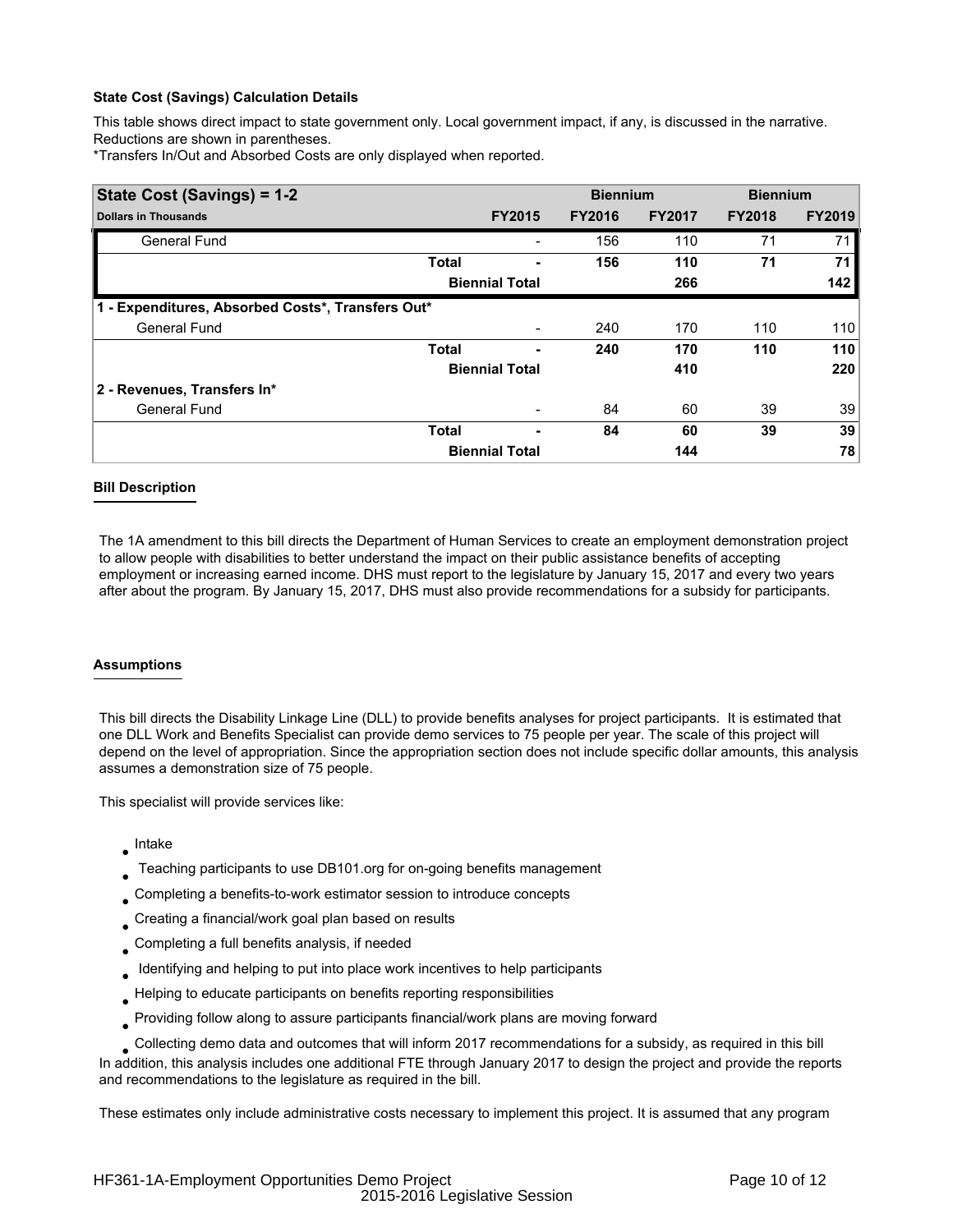changes or subsidies that may be recommended based on data from this demonstration project will require additional legislative action and appropriations.

# **Expenditure and/or Revenue Formula**

| State Budget Impact (000's)               | <b>2016</b>      | 2017 | 2018 | 2019 |
|-------------------------------------------|------------------|------|------|------|
| 1 FTE: Disability Linkage Line Specialist | 120 <sub>l</sub> | 110  | 110  | 110  |
| 1 FTE: Project Development and Reporting  | 120              | 60   |      |      |
| FFP (35%)                                 | (84)             | (60) | (39) | (39) |
| <b>Net State Costs</b>                    | 156              | 110  | 71   | 71   |

| Fiscal Tracking Summary (\$000s) |             |                                                       |        |        |        |            |  |  |  |
|----------------------------------|-------------|-------------------------------------------------------|--------|--------|--------|------------|--|--|--|
| Fund                             | <b>BACT</b> | <b>Description</b>                                    | FY2016 | FY2017 | FY2018 | FY2019     |  |  |  |
| GF                               | 14          | CCA Admin:<br>DLL Specialist                          | 120    | 110    | 110    | 110        |  |  |  |
| GF                               | 14          | CCA Admin:<br>Project<br>Development<br>and Reporting | 120    | 60     |        |            |  |  |  |
|                                  | REV1        | Admin FFP<br>(35%                                     | (84)   | (60)   | (39)   | (39)       |  |  |  |
|                                  |             |                                                       |        |        |        |            |  |  |  |
|                                  |             |                                                       |        |        |        |            |  |  |  |
|                                  |             | <b>Total Net</b><br><b>Fiscal Impact</b>              | 156    | 110    | 71     | ${\bf 71}$ |  |  |  |
|                                  |             | <b>Full Time</b><br><b>Equivalents</b>                | 2.0    | 1.5    | 1.0    | 1.0        |  |  |  |

## **Long-Term Fiscal Considerations**

**Local Fiscal Impact**

**References/Sources**

CC Research and Analysis

DLL Research

**Agency Contact:** Kari Irber 651-431-3491